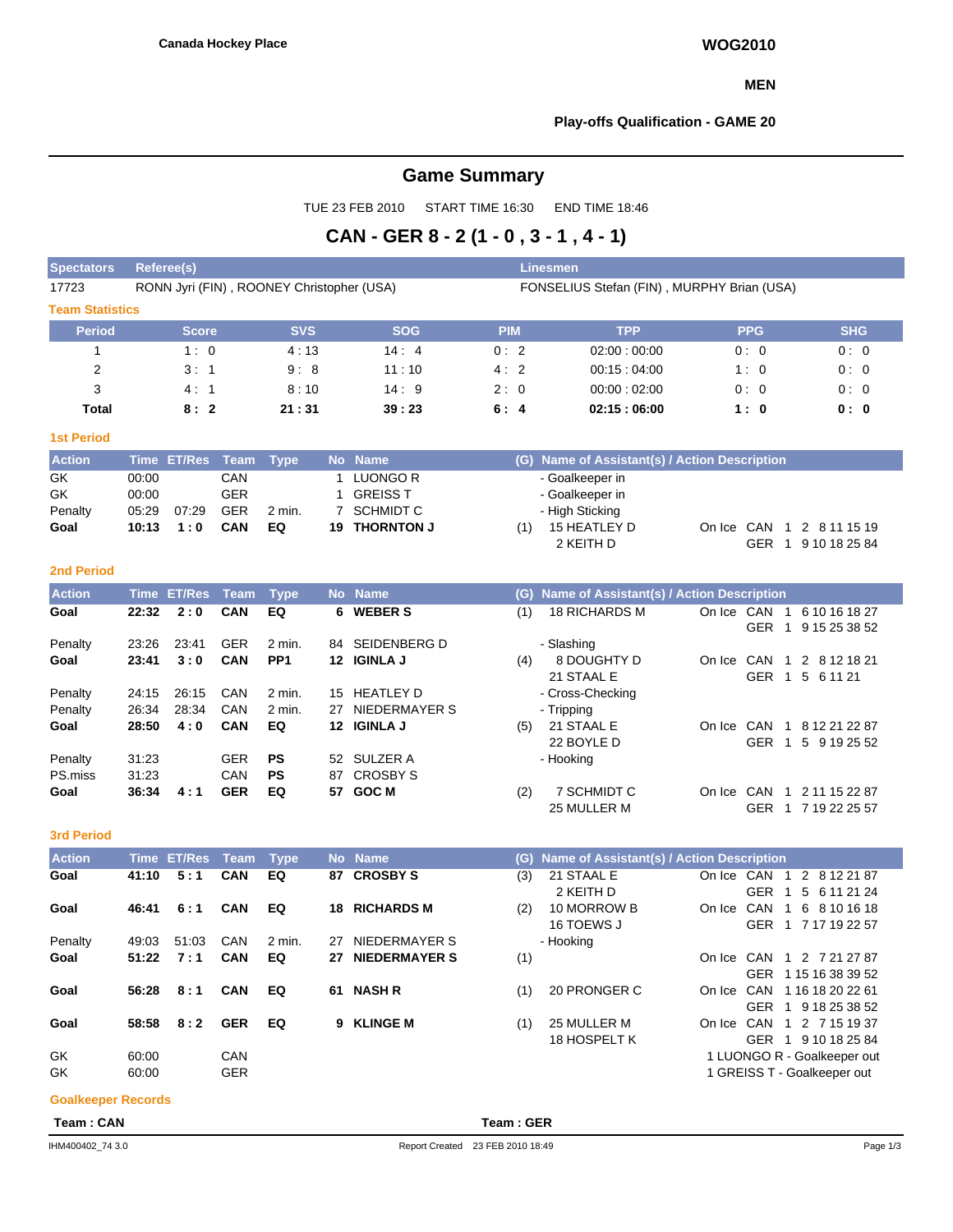### **MEN**

# **Play-offs Qualification - GAME 20**

| No Name                   | <b>SOG</b> | <b>SVS</b> | <b>MIP</b> | No Name               | <b>SOG</b> | <b>SVS</b> | <b>MIP</b> |
|---------------------------|------------|------------|------------|-----------------------|------------|------------|------------|
| LUONGO Roberto            | 23         | 21         | 60:00      | <b>GREISS Thomas</b>  | 39         | 31         | 60:00      |
| 29 FLEURY Marc-Andre (EG) |            |            |            | 32 PATZOLD Dimitri    |            |            |            |
| 30 BRODEUR Martin         |            |            |            | 44 ENDRAS Dennis (EG) |            |            |            |

#### **Game Statistics**

|                    | <b>Feam:CAN (RED)</b>    |          |              |                |                |                      |             |             |                      |      |             |                |      |                         |            |            |
|--------------------|--------------------------|----------|--------------|----------------|----------------|----------------------|-------------|-------------|----------------------|------|-------------|----------------|------|-------------------------|------------|------------|
|                    |                          |          |              |                |                | <b>Shots on Goal</b> |             |             |                      |      |             |                |      | Time on Ice             |            |            |
| <b>No Pos Name</b> |                          | G        | <b>A PIM</b> |                |                | $\overline{2}$       |             | 3 OT TS +/- |                      |      | $\mathbf 1$ | $\overline{2}$ | 3    | <b>OT</b><br><b>TOT</b> | <b>SHF</b> | <b>AVG</b> |
| 6 D                | <b>WEBER Shea</b>        | 1        | 0            | 0              | 1              | $\mathbf{1}$         | $\mathbf 0$ |             | $\mathbf{2}^{\circ}$ | $+2$ | 5:36        | 6:11           | 5:41 | 17:28                   | 23         | 0.45       |
| 12F                | IGINLA Jarome +A         | 2        | $\Omega$     | $\Omega$       | 1              | 2                    | $\Omega$    |             | 3                    | $+2$ | 4:54        | 4:22           | 3:50 | 13:06                   | 20         | 0:39       |
| 21 F               | <b>STAAL Eric</b>        | 0        | 3            | 0              |                | 1                    | 1           |             | 3                    | $+3$ | 5:04        | 4:58           | 4:14 | 14:16                   | 24         | 0:35       |
| 27 D               | NIEDERMAYER Scott +C     |          | 0            | 4              | 1              | 1                    | 1           |             | 3                    | $+2$ | 6:40        | 6:21           | 4:43 | 17:44                   | 27         | 0:39       |
| 87F                | <b>CROSBY Sidney</b>     | 1        | 0            | $\mathbf 0$    | 3              | 1                    | 1           |             | 5                    | $+2$ | 5:11        | 5:08           | 4:24 | 14:43                   | 24         | 0:36       |
| 2 D                | <b>KEITH Duncan</b>      | 0        | 2            | 0              | 1              | 1                    | 1           |             | 3                    | $+1$ | 6:29        | 7:25           | 5:13 | 19:07                   | 27         | 0:42       |
| 8D                 | <b>DOUGHTY Drew</b>      | 0        | 1            | $\Omega$       | $\Omega$       | 0                    | $\Omega$    |             | 0                    | $+4$ | 5:28        | 5:54           | 3:58 | 15:20                   | 23         | 0:40       |
| 11 F               | <b>MARLEAU Patrick</b>   | 0        | 0            | 0              | 1              | 0                    | 0           |             | 1                    | 0    | 5:49        | 4:03           | 4:37 | 14:29                   | 23         | 0:37       |
| 15F                | <b>HEATLEY Dany</b>      | 0        | 1            | $\overline{2}$ | $\overline{2}$ | 1                    | 1           |             | 4                    | $-1$ | 5:38        | 3:48           | 4:30 | 13:56                   | 21         | 0:39       |
| 19F                | <b>THORNTON Joe</b>      | 1        | 0            | 0              | 1              | 0                    | $\mathbf 0$ |             | 1                    | 0    | 5:48        | 3:19           | 3:40 | 12:47                   | 19         | 0:40       |
| 20 D               | PRONGER Chris +A         | 0        | 1            | 0              | 0              | 0                    | 0           |             | 0                    | $+1$ | 4:29        | 5:49           | 7:21 | 17:39                   | 26         | 0:40       |
| 22 D               | <b>BOYLE Dan</b>         | 0        | 1            | 0              | 0              | $\Omega$             | 3           |             | 3                    | $+1$ | 6:02        | 4:44           | 6:43 | 17:29                   | 25         | 0:41       |
| 24 F               | <b>PERRY Corey</b>       | 0        | 0            | 0              | $\overline{2}$ | 1                    | 1           |             | 4                    | 0    | 4:14        | 5:31           | 4:51 | 14:36                   | 20         | 0:43       |
| 51 F               | <b>GETZLAF Ryan</b>      | 0        | 0            | 0              | 0              | 0                    | 1           |             | 1                    | 0    | 4:28        | 4:31           | 4:49 | 13:48                   | 18         | 0:46       |
| 61 F               | <b>NASH Rick</b>         | 1        | 0            | 0              | $\mathbf 0$    | 1                    | 1           |             | 2                    | $+1$ | 4:18        | 5:25           | 5:04 | 14:47                   | 21         | 0:42       |
| 7 D                | <b>SEABROOK Brent</b>    | 0        | 0            | 0              | 0              | 0                    | -1          |             | 1                    | 0    | 4:22        | 3:55           | 5:48 | 14:05                   | 22         | 0:38       |
| 10F                | <b>MORROW Brenden</b>    | 0        | 1            | 0              | 0              | 0                    | 1           |             | 1                    | $+2$ | 3:51        | 4:38           | 4:20 | 12:49                   | 20         | 0:38       |
| 16 F               | <b>TOEWS Jonathan</b>    | 0        | 1            | 0              | 0              | 1                    | 0           |             | 1                    | $+3$ | 4:02        | 4:02           | 3:44 | 11:48                   | 20         | 0:35       |
| 18 F               | <b>RICHARDS Mike</b>     | 1        | 1            | 0              | 0              | 0                    | 1           |             | 1                    | $+3$ | 3:44        | 3:23           | 3:36 | 10:43                   | 18         | 0:35       |
| 37 F               | <b>BERGERON Patrice</b>  | 0        | $\Omega$     | 0              | $\mathbf 0$    | 0                    | $\Omega$    |             | $\Omega$             | $-1$ | 0:13        | 2:59           | 3.54 | 7:06                    | 14         | 0:30       |
| 1 GK               | <b>LUONGO Roberto</b>    | 0        | 0            | 0              | 0              | 0                    | $\Omega$    |             | 0                    |      |             |                |      |                         |            |            |
| 29 GK              | <b>FLEURY Marc-Andre</b> | 0        | 0            | 0              | 0              | 0                    | 0           |             | $\mathbf 0$          |      |             |                |      |                         |            |            |
| 30 GK              | <b>BRODEUR Martin</b>    | $\Omega$ | $\mathbf 0$  | 0              | $\mathbf 0$    | 0                    | $\Omega$    |             | $\mathbf 0$          |      |             |                |      |                         |            |            |
| Total              |                          | 8        | 12           | 6              | 14             | 11                   | 14          |             | 39                   |      |             |                |      |                         |            |            |

#### **Head Coach :** BABCOCK Mike

|             | <b>Team : GER (WHT)</b>  |          |              |             |          |                |          |                      |          |                |             |                |       |           |       |         |      |
|-------------|--------------------------|----------|--------------|-------------|----------|----------------|----------|----------------------|----------|----------------|-------------|----------------|-------|-----------|-------|---------|------|
|             |                          |          |              |             |          |                |          | <b>Shots on Goal</b> |          |                | Time on Ice |                |       |           |       |         |      |
| No Pos Name |                          | G.       | <b>A PIM</b> |             |          | $\overline{2}$ |          | 3 OT TS              |          | $\blacksquare$ |             | $\overline{2}$ | 3     | <b>OT</b> | TOT   | SHF AVG |      |
| 10D         | <b>EHRHOFF Christian</b> | $\Omega$ | $\Omega$     | $\Omega$    | $\Omega$ | 2              |          |                      | 3        | $\Omega$       | 6:47        | 7:19           | 7:16  |           | 21:22 | 28      | 0:45 |
| 17F         | <b>HECHT</b> Jochen      | 0        | 0            | $\mathbf 0$ | 0        | 0              |          |                      |          | -1             | 5:25        | 5:02 6:17      |       |           | 16:44 | 24      | 0:41 |
| 19 F        | STURM Marco +C           | 0        | $\Omega$     | $\Omega$    | $\Omega$ |                | $\Omega$ |                      |          | -1             | 5:24        | 5:56           | 5:32  |           | 16:52 | 23      | 0:44 |
| 57 F        | <b>GOC Marcel</b>        |          | $\Omega$     | $\Omega$    | $\Omega$ | 2              | - 0      |                      | 2        | $\Omega$       | 5:56        | 5.37 6.14      |       |           | 17:47 | 24      | 0:44 |
| 84 D        | SEIDENBERG Dennis +A     | 0        | 0            | 2           |          |                |          |                      | 3        | $\Omega$       | 6:20        | 7:17           | 6:54  |           | 20:31 | 28      | 0:43 |
| 15F         | <b>MULOCK Travis</b>     | 0        | $\Omega$     | $\Omega$    |          | $\Omega$       | - 0      |                      |          | $-2$           | 4:29        | 3:48           | 5:30  |           | 13:47 | 21      | 0:39 |
| 16 F        | <b>WOLF Michael</b>      | $\Omega$ | $\Omega$     | $\Omega$    | $\Omega$ |                |          |                      | 2        | $-1$           | 3.59        | 3:17           | 4:46  |           | 12:02 | 17      | 0:42 |
| 38 D        | <b>FICENEC Jakub</b>     | 0        | $\Omega$     | $\Omega$    |          | 0              | - 0      |                      |          | $-3$           | 5:22        | 3:34           | -5:44 |           | 14:40 | 22      | 0:40 |
| 39 F        | <b>GREILINGER Thomas</b> | 0        | $\Omega$     | $\Omega$    | $\Omega$ | $\Omega$       | $\Omega$ |                      | $\Omega$ | -1             | 4:00        | 3:43           | 4:41  |           | 12:24 | 18      | 0:41 |
| 52 D        | <b>SULZER Alexander</b>  | 0        | 0            | $\mathbf 0$ | 0        |                |          |                      | 2        | -4             | 4:33        | 3:45           | 5:34  |           | 13:52 | 22      | 0:37 |